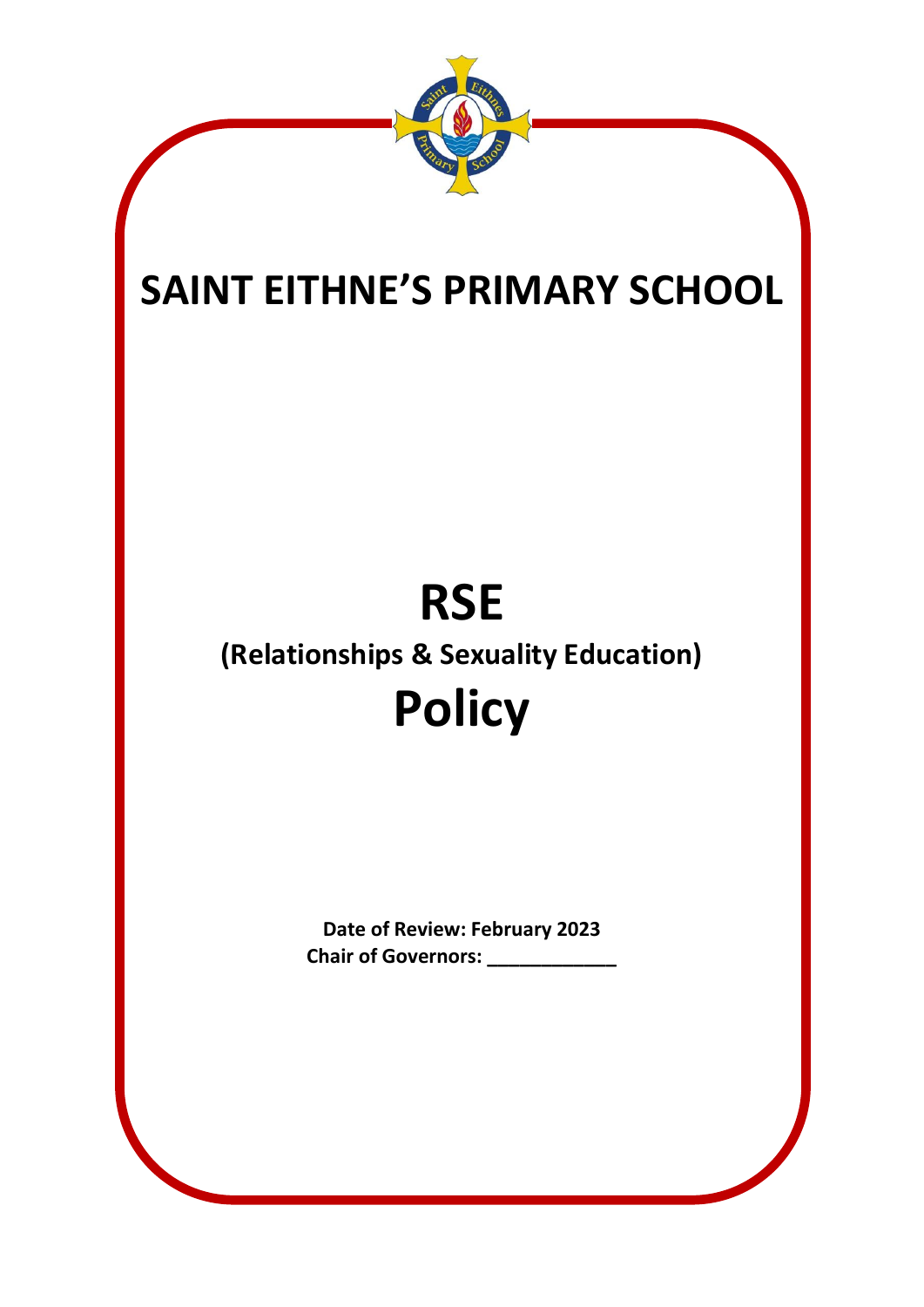# **Introduction**

# **a) Rationale**

# **(i) Ethos statement**

At Saint Eithne's Primary School, Christ is at the foundation of our whole educational enterprise. We develop attitudes and values based firmly on the Gospel. We seek to develop each child spiritually, morally, intellectually, socially, emotionally and physically in order that they may realize their full potential and have an appreciation of their self – worth.

- (i) Given the current media climate and culture, where children have the opportunity to be misinformed about sexuality RSE has been introduced. Through RSE and other relevant areas of the curriculum, we endeavour to equip, form and prepare children for life in a moral and spiritual context, enabling them to make positive responsible choices about themselves and the way they live their lives.
- (ii) RSE taught through Religious Education and linking with other subject areas such as Health Education, PE and Science, addresses the current trends in sexual activity, albeit in a progressive and sensitive manner according to the age of the children.
- (iii) After consultation with staff it was felt that better provision must be made for the teaching of RSE. The RSE Policy was drawn up by the RE/RSE Co-ordinator after consultation with all class teachers.
- (iv) The DENI Circular 2015/22 states that RSE is included on a statutory basis within the NI Curriculum, particularly through Health Education and Science and other spheres of influence. RSE must be taught in harmony with the ethos and values of the school. RSE is not value free and has family and marriage at its heart. Any RSE policy and programme should link up with Pastoral Care and Child Protection and any other relevant document.
- (v) Each gender shall receive the same input.

# **Relationships and Sexuality Education**

- Respects the rights of children
- Promotes a better understanding of diversity and inclusion.
- Helps children keep themselves safer in the digital world
- Provides reliable, accurate and timely age appropriate information.
- Promotes the use of appropriate language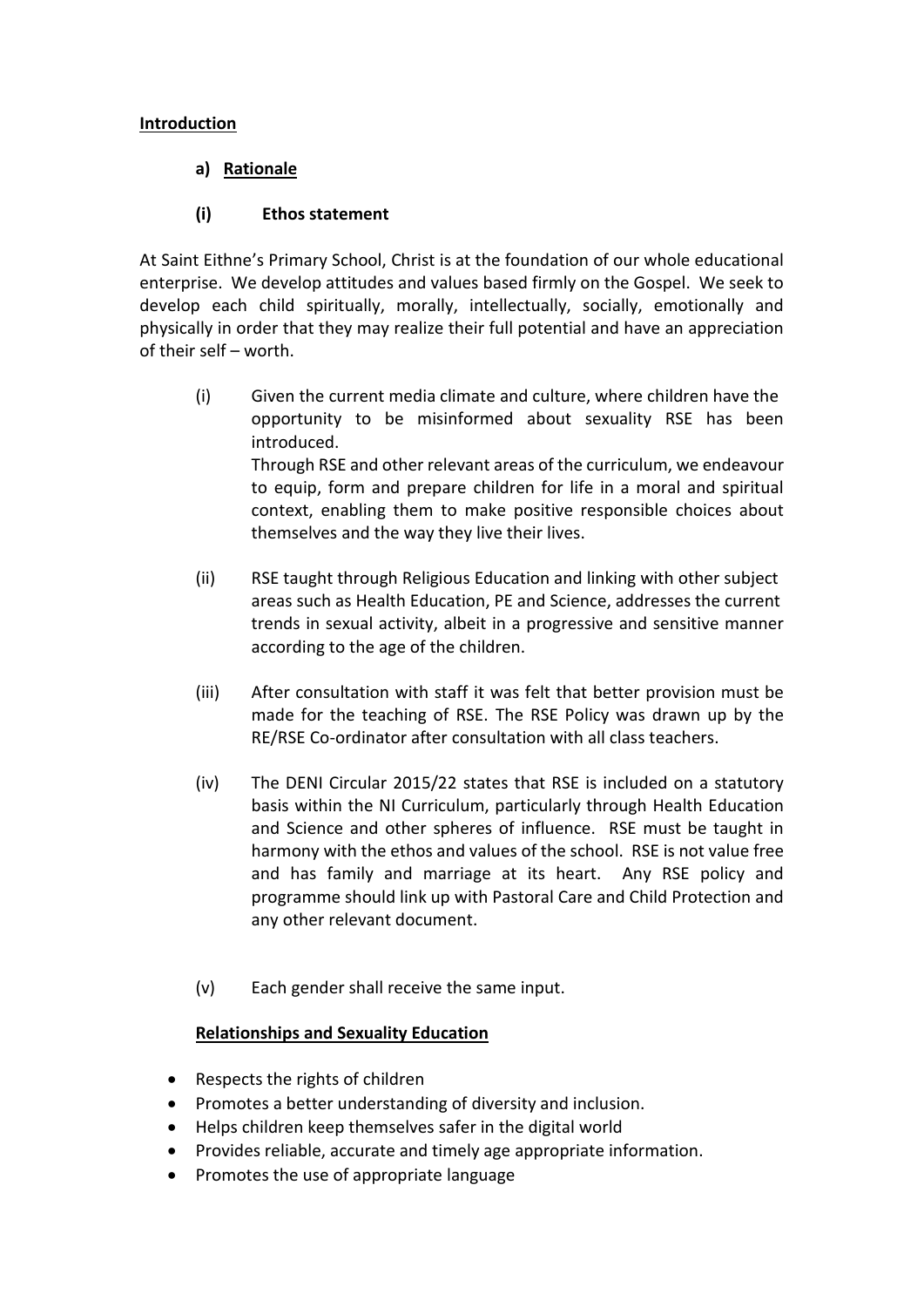Helps children to recognise inappropriate behaviour and touch.

"The teaching of RSE enables pupils to develop the skills and knowledge they need to build positive relationships and to develop their understanding of relationships and sexuality." (Education Minister John O Dowd….Guidance on Relationships and Sexuality Education)

# **Definitions**

(i) Relationships and Sexuality Education

As the title suggests there is an intricate entwining between relationships and sexuality, which is a lifelong process. The process involves the whole person in terms of belief, corresponding values and relationships in the personal and social domain. Skills, attitudes and parental influence are crucial. Sexuality impacts upon the physical, spiritual, social, psychological and cultural aspects of the human person. This gift of sexuality shapes and crafts relationships through the qualities of love, respect and future new life.

- (ii) Sexuality in its essence is a gift from God. Our gift of sexuality calls us into a relationship with Christ, encompassing the whole person. We have a sense of belonging and identity particularly in our connectedness to others, the world, God and ourselves. Faith colours and influences our sexuality so we can interpret our relationships in and through Christ.
- (iii) Morals: is essentially linked with behaviour and what we actually do. It is also directly connected with experience and faith.

Ethic(s): refers to a systematic structure such as the 'Christian Tradition', which provides a particular lifestyle with corresponding and inherent values.

Value: The characteristics of good moral behaviour e.g .respect for self, honesty with self and others.

Personal: Morality by its nature is personal but also public or social. It is about what we do every day and through example. The ethos of the school is concerned and caught up in the morality Christ presents.

# **Aims**

- To help young people recognize their worth and dignity as children of God
- To help young people to appreciate their uniqueness and full potential as human beings.
- To enable young people to appreciate sexuality as a gift from God.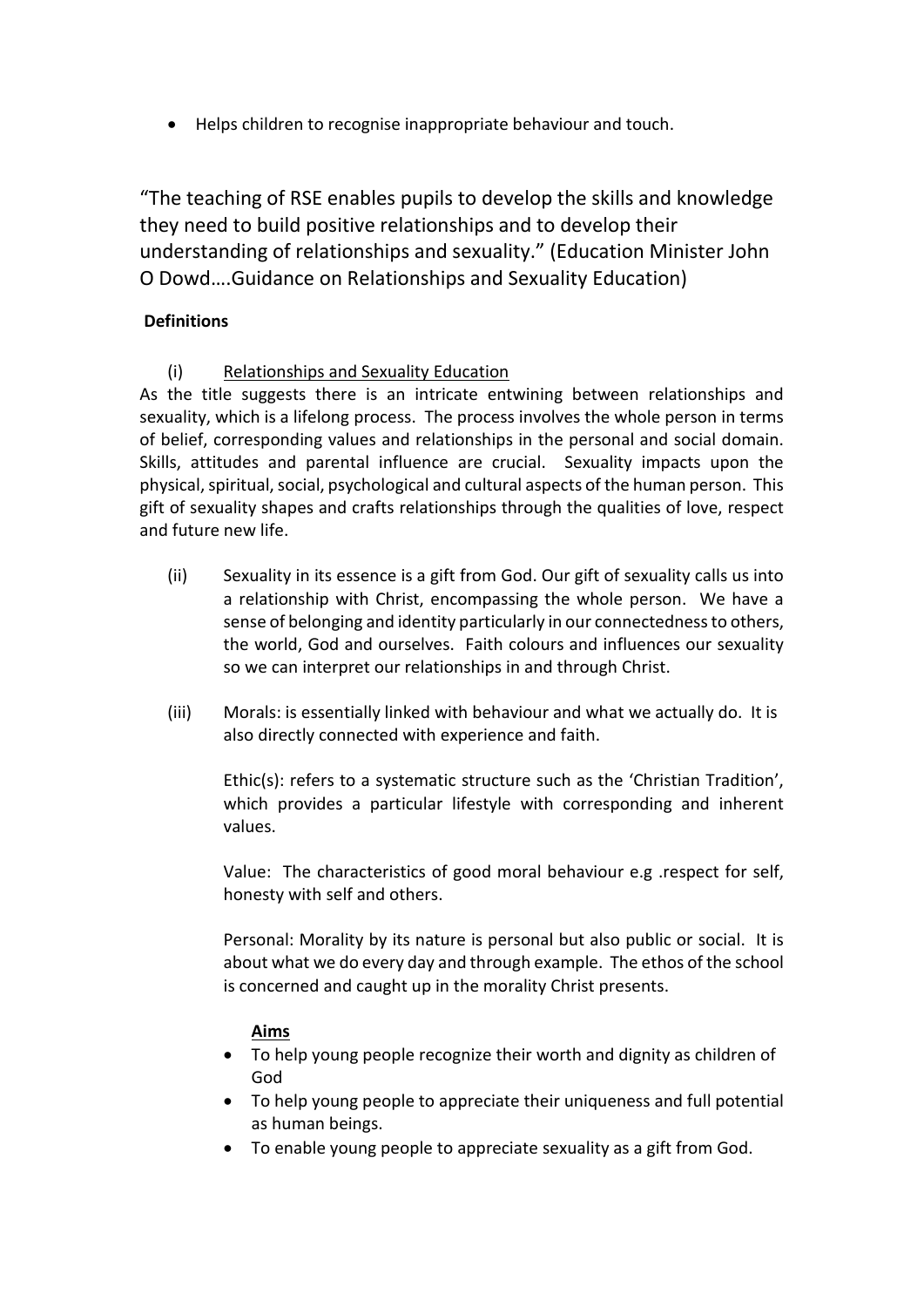- To foster the growth of values which impact on moral behaviour personally and socially.
- To develop a respect for difference, gender and race.
- To develop a respect for women.
- To encourage and promote a deep respect for women and men within the context of the school among staff, pupils and parents/carers/guardians.

#### **Specific Issues**

# a) The Status of the Family:

The model of family life and marriage remain at the centre of the RSE policy, particularly as it is taught through Religious Education while linking up with other curricular disciplines. There is also an inherent sensitivity to the social change and family make-up today.

#### b) Sacredness of Life:

Life from the very moment of conception is sacred and this tenant of belief is reflected in RSE and based upon moral and spiritual principles, in no way can that life ever be compromised.

# c) Confidentiality:

- The child's right to privacy must be respected at all times by both the teacher and all other pupils in the class. A key rule to agree in advance of any discussion is that "no one will be expected to ask or answer any personal questions".
- Teachers must not promise confidentiality. A child does not have the right to expect that incidents in the classroom or in the wider context of the school will not be reported.
- The Designated teacher for Child Protection/Safeguarding must be informed of any disclosures, which might suggest that a pupil is at risk or that physical or sexual abuse is suspected.

#### d) Homosexuality:

Within the primary school context and given media influence, children are much more aware of the language in this area: 'gay', 'lesbian'. Rather than going into what is really a post-primary issue, it may be important to look at issues related in the context of bullying and the use of names.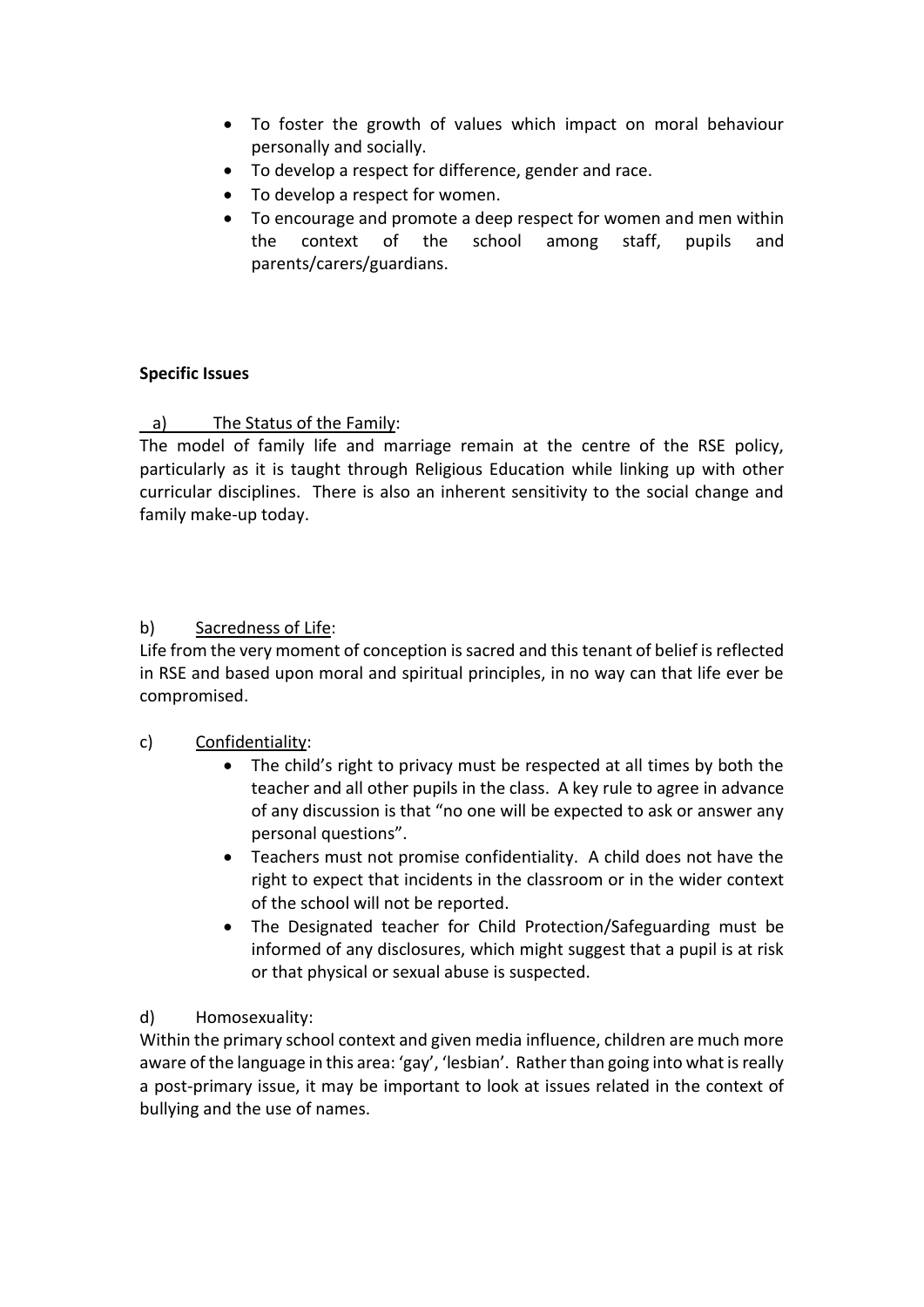# e) Withdrawal from class and supervision:

The DENI Circular 2015/22 clearly stipulates the right to withdraw from RE and children can be withdrawn from class by parents/carers/guardians over the area of RSE, particularly if taught through RE. This may mean the child going to another class for the duration of the lesson.

# f) Detail

# Emotional and Physical Changes:

Emotional and pubertal changes are caused by hormonal activity; this is revealed in the influence of peers and going through such change, relations with parents can diverge with an increase in communication difficulties. Children can begin to view themselves in an adult world and yet are very much children. Bodily changes are intricately linked with emotional changes. The school must therefore address these issues in a comfortable, non-threatening manner with effective resources.

#### **The Programme:**

The RSE Programme which we use in Saint Eithne's P S is the Programme **"In The Beginning**", which is recommended by our Diocesan Advisor for Religious Education. The Programme is in keeping with our Catholic faith and the ethos of our school.

It will be delivered by class teachers from Year 2 to Year 7, supported by the RE/RSE Co-ordinator Mrs M. Flanagan.

**"In The Beginning**…." is a carefully constructed vehicle, designed in such a way as to enable teachers and parents/carers/guardians to explore life and life issues with children through natural, appropriate and purposeful conversation, and through tasks & visual prompts which stimulate further discussion within the bounds of suitability. It puts Sex Education into its context~ surrounded by Gospel values, morals values and family values. Our relationship with God sits at the heart of this programme and the teachings of Jesus Christ provide the blueprint for the ways we should relate to each other as human beings ( and as members of God's global family), and to the world around us.

#### (a) An Outline of the Programme:

Set within a strong Christian framework the programme itself is made up of eight pupil workbooks. Each workbook comes with a corresponding parents/carers/guardians advice booklet offering helpful guidance on a page basis. Each of the booklets is enhanced by appropriate work designed to reinforce religious beliefs, strengthen moral values and raise awareness of our responsibilities as human beings, central to this being the way we form lasting and loving relationships with our family and friends, with our peers and our community, with the wider world and with God.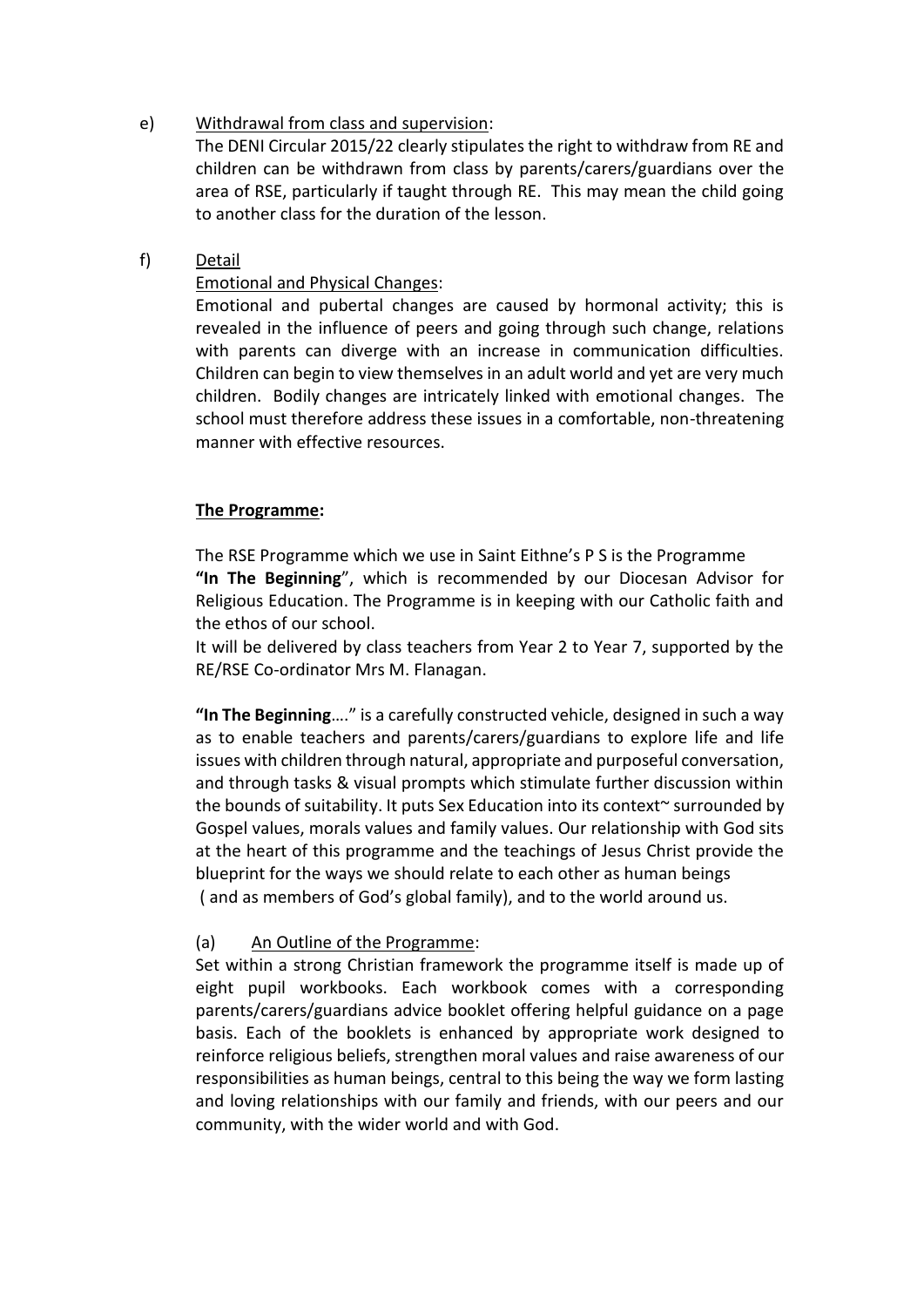#### (b) Time:

There is no right or wrong time of the year to commence the work but most teachers will introduce it in the Summer term. A workbook should not take longer than half a term to complete.

#### (c) Control:

Teacher dictates the work pattern throughout, the pace at which the class will go, and the amount to be completed in any time slot. The scheme is designed in such a way as to allow parents/carers/guardians the freedom to develop a topic further at home if the child is asking the right questions and is ready for further information and/or explanation. However, parents/carers/guardians must not interpret this freedom as an opportunity to race ahead and complete the booklet at a faster pace than the rest of the class.

#### (d) Terminology:

Use of proper biological terms and language is vital and when these terms are placed in the context of respect and self-respect then their essence is understood.

#### (e) Parental/Carer Support

Anything up to 80% of the time needed to complete a booklet comes from home. The signature box at the foot of each work-page offers parent/carer/guardian an easy way to indicate to teacher they have covered the page through discussion.

# (f) Special Educational Needs

Special Needs are paramount  $-$  the given material may need to be broken down into smaller segments.

#### (g) The use of the expertise of Agencies and Individuals:

The activities which the agency or individual is to undertake should complement the ongoing RSE curriculum. Pupils should be prepared for the visit, a suitable room should be allocated, the session should be uninterrupted and follow-up activities should be undertaken by the class teacher.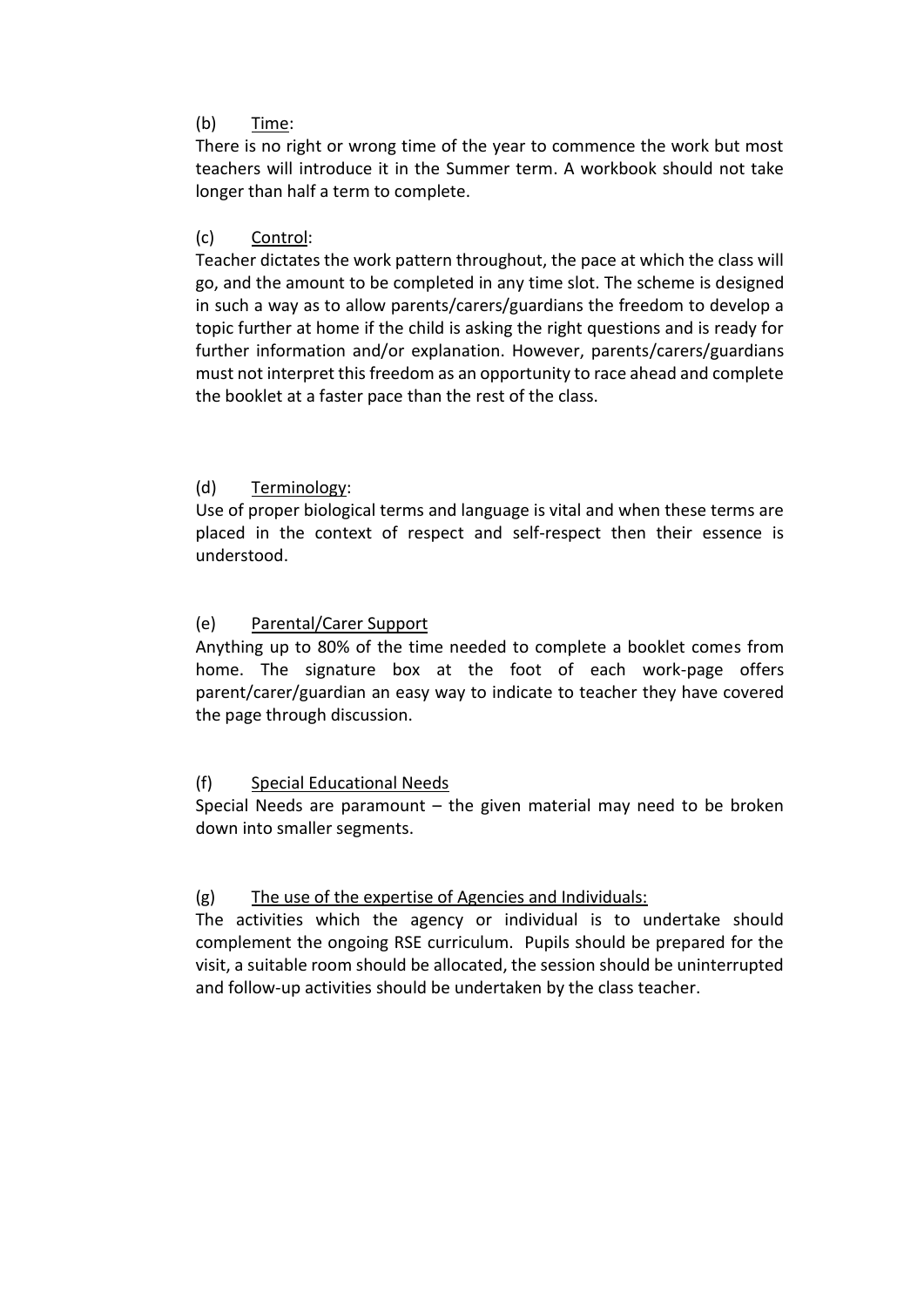# **Implementation:**

- a) Monitoring and Evaluating:
	- i) The RE Co-ordinator will be involved in monitoring and evaluating throughout the process; on individual lessons, the actual programme, staff feedback, pupil feedback and parental/carer/guardian views.
	- ii) The aims as listed in the policy will be at the forefront of any monitoring and evaluation to ascertain if they are being achieved.
	- iii) This will be carried out through the creation of questionnaires.
	- iv) Evaluating lessons is essential. Written evaluation should be kept whenever possible. Evaluation should be kept simple. Sentence completion is one technique. Another simple technique is the use of a continuum, with participants marking how they feel along the line.
	- v) Evidence of pupils' learning might include:
	- \* Feedback from staff and pupil evaluations.<br>A Reviewing a selection of numilal work
	- Reviewing a selection of pupils' work.
	- \* Comments from EA and Diocesan Advisers.
	- \* Questionnaires will be created in order to gain feedback.

# b) Staff Training:

Staff training will be co-ordinated by the R.E. Co-ordinator, in conjunction with Diocesan Advisers. There will be a need to crystallize a strategy for formation using teamwork and tapping into positive practice and teachers who have had positive experience of the programmes

# c) Roles and responsibilities:

# **i) Board of Governors**

Collaboration with Teachers and Parents/Carers/guardians. Examine and approve policy. Review policy. Religious sensitivity.

# ii) **Principal**

Communication. Consultation with Governors, Staff, parents/carers/guardians, Health Professionals and other community representatives.

# iii) **RE Co-ordinator**

Draft document Ratification from Board of Governors. Co-ordination of Staff Training and Parent Information Presentation.